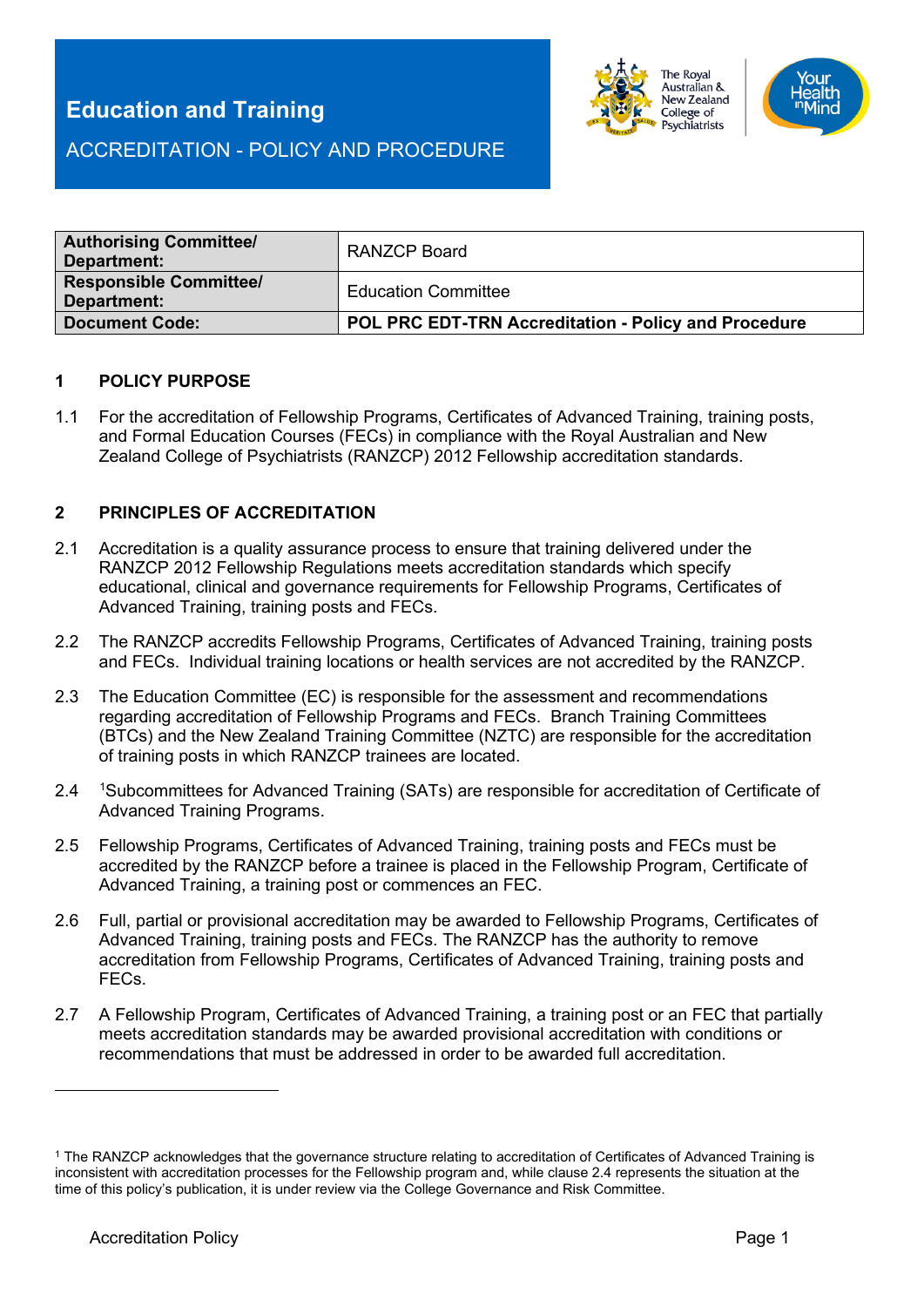- 2.8 The accreditation process is a five-year cycle, which may include an accreditation location visit, a mid-cycle desktop audit, and surveys of trainees and supervisors. Fellowship Programs, Certificates of Advanced Training, training posts and FEC providers must demonstrate continuing compliance with the RANZCP accreditation standards.
- 2.9 The period of accreditation commences from the date of advice of an accreditation approval to the date of the next accreditation assessment. A Fellowship Program, Certificate of Advanced Training, training post or FEC is provisionally accredited for the time between the assessment and the date of the formal outcome regarding eligibility for accreditation.
- 2.10 The RANZCP determines accreditation standards, for Fellowship Programs, Certificates of Advanced Training, training posts and FECs, and the Accreditation Committee (AC) monitors and maintains the standards.
- 2.11 The AC and/or the Committee for Training (CFT) reserve the right to commence an accreditation process at any time should either Committee deem it necessary, having regard to compliance, at the time, with the accreditation standards.
- 2.12 Only Fellows, Affiliates who are not on a training pathway, and Associates (trainees) of the RANZCP, and the appointed staff member, are eligible for membership of accreditation panels.
- 2.13 An observer may be permitted by the AC to join the accreditation panel.
- 2.14 New Fellowship Programs and FECs must apply to the Education Committee (EC) for RANZCP approval to commence the accreditation process.
- 2.15 An application for the accreditation of a new Fellowship Program must be submitted with sufficient time for the application outcome to be determined so that commencement of the new program will be in line with training rotation cycles. Similarly, an application for accreditation of new a FEC must be submitted with sufficient time for an accreditation outcome in the year before the commencement of the FEC (see Section 5).
- 2.16 An application for a new training post must be submitted to the BTC or to the NZTC to commence the accreditation process (see Section 3).
- 2.17 Accreditation processes ensure procedural fairness. A governance structure oversees processes and incorporates the right to appeal. The [Appeals process](https://www.ranzcp.org/about-us/governance/governance-documents) is on the RANZCP website.
- 2.18 All stakeholders must adhere to accreditation outcomes in relation to Fellowship Programs, Certificate of Advanced Training Programs, training posts and FECs.
- 2.19 Representatives of the RANZCP involved in the accreditation process will sign a Deed of Undertaking in Relation to Confidential Information and Conflict of Interest.
- 2.20 In the event of the removal of accreditation of a Fellowship Program, Certificate of Advanced Training, training post or FEC, the welfare and training of trainees are the primary concern of the RANZCP. For more information regarding the removal of accreditation, refer to the Removal of Accreditation Policy [and Procedure](https://www.ranzcp.org/files/about_us/accreditation/removal-of-accreditation-policy.aspx)[.](https://www.ranzcp.org/pre-fellowship/training-program-accreditation)

#### **3 ACCREDITATION OF FELLOWSHIP PROGRAMS**

- 3.1 The accreditation of Fellowship Programs is on a five-year cycle, which includes a mid-cycle accreditation review, and an accreditation location assessment.
- 3.2 Fellowship Program accreditation includes: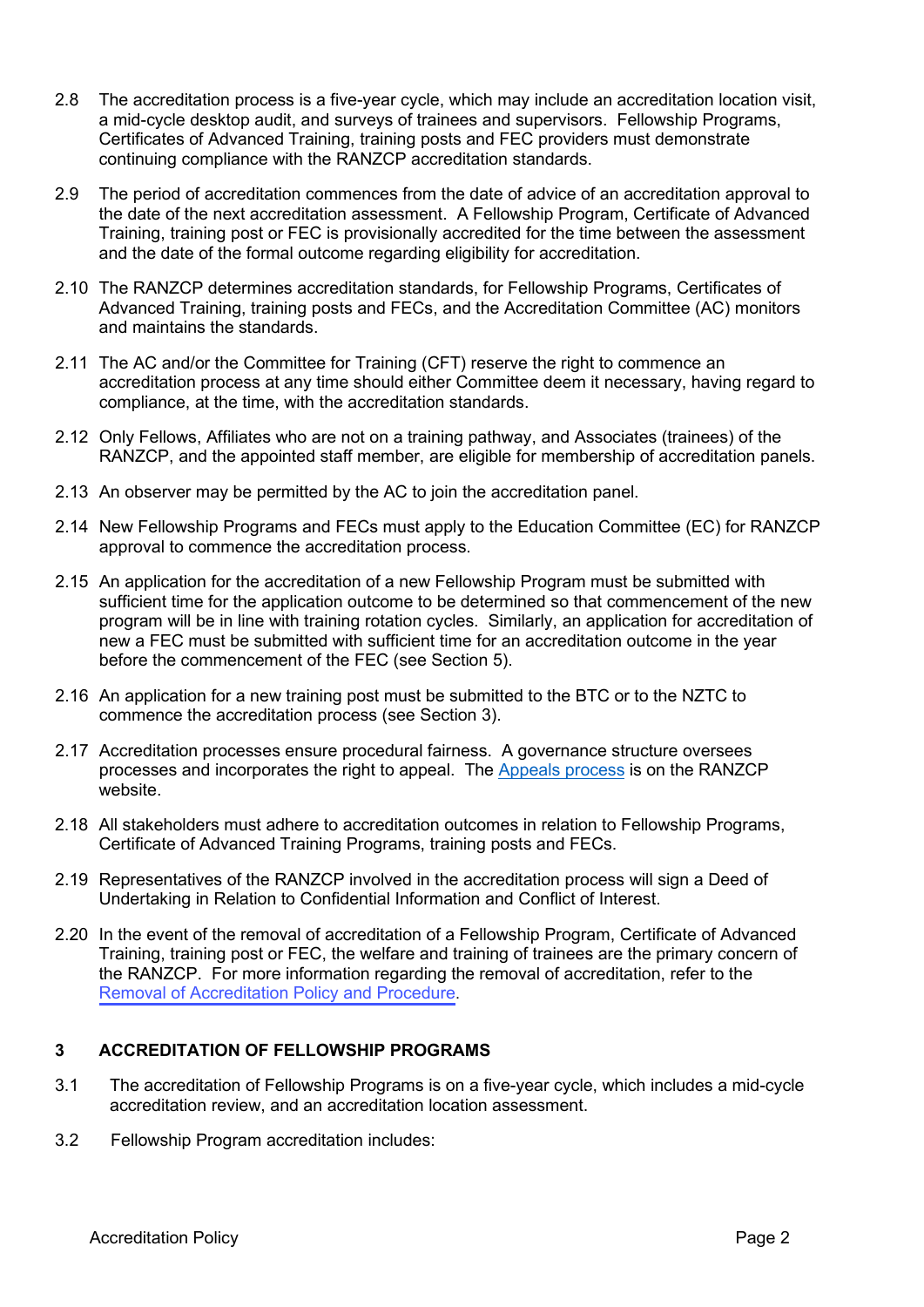- I. The collection and provision of evidence by the Fellowship Program, before the accreditation assessment, demonstrating compliance with the Training Program Accreditation Standards, in preparation for the accreditation panel.
- II. A review by the accreditation panel of one or more training locations in the Fellowship Program by an accreditation panel.
- III. After the accreditation assessment, the preparation of the accreditation panel's report on the Fellowship Program's compliance with the Training Program Accreditation Standards, which may include recommendations where the Standards have been partially met, or not met.
- 3.3 During the assessment, the accreditation panel meets trainees, supervisors, members of the health service management, the BTC or the NZTC, and/or local training committees.
- 3.4 For current Fellowship Programs, the AC informs the Program (who can inform the local health services) at least one year in advance of the scheduled accreditation assessment, with a sixmonth reminder.
- 3.5 In consultation with the Director of Training (DOT) (who drafts the timetable), the AC determines the scope of the accreditation assessment based upon the size and geography of the Fellowship Program, feedback from trainees in the responses to the pre-assessment survey, and any current or priority issues for the Program.
- 3.6 The AC can initiate an extraordinary accreditation assessment at any time, with the CFT's consultation, should there be any training issues that require immediate attention or any circumstances that affect the safety and welfare of the trainees, and/or patients.
- 3.7 The accreditation panel consists of a Lead member, a Second member, a trainee member, and an RANZCP staff member. An observer may be permitted by the AC, if appropriate.
- 3.8 The accreditation panel is appointed by the AC chosen from amongst Fellows and Associates (trainees) of the RANZCP who have no conflict of interest.

## **3.9 Accreditation Report and Outcomes**

- 3.9 The accreditation report is drafted by the RANZCP staff member of the panel and approved in the first instance by the accreditation panel.
	- 3.9.1 The scope of the accreditation report is limited to assessing compliance with the Fellowship Accreditation Standards. However, if there are issues of concern relating to psychiatric care provided by a health service, this will be addressed separately with the health service and any relevant authority through the appropriate channels within the RANZCP.
		- 3.9.1.1 Any issue identified, which is outside of the scope of the accreditation assessment, will be taken initially to the Executive Management Group (EM), including the Chief Executive Officer (CEO) and the President. The EM will discuss and recommend appropriate actions.
	- 3.9.2 The draft accreditation report is sent to the Director of Training (DOT) for fact checking.
	- 3.9.3 Following fact checking, the accreditation report is reviewed by the AC Chair, or delegate.
	- 3.9.4 The accreditation report is submitted to the AC for consideration of the accreditation outcome and recommendations.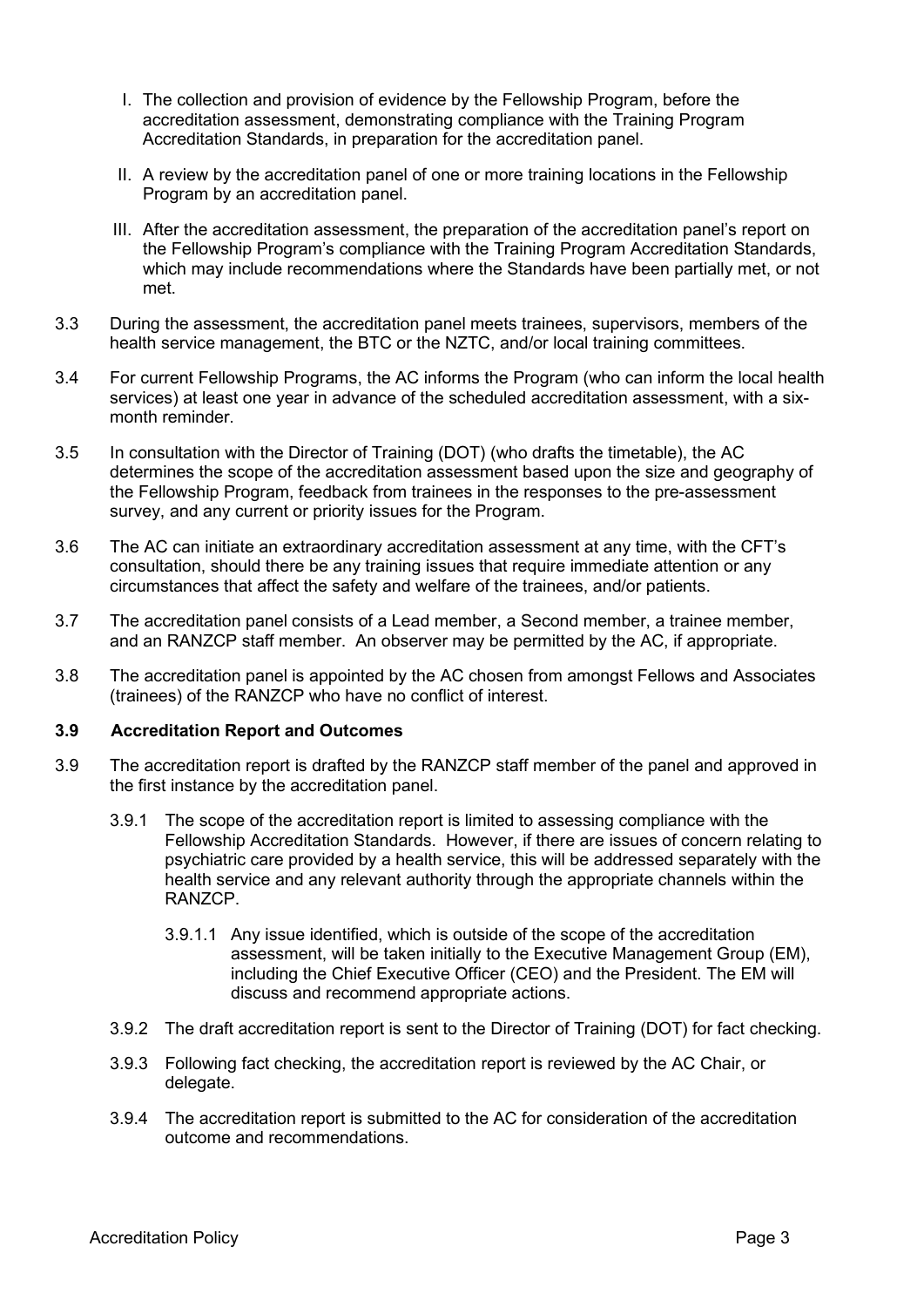- 3.9.5 When accreditation is recommended, the report is watermarked "draft" and submitted by the AC:
	- i) to the EC for approval of accreditation of the program, which is then noted by the Board.

ii) to the DOT and the BTC or the NZTC, who may disseminate appropriate appendices to local health services noting that accreditation status is pending EC approval.

- iii) to the CFT for noting.
- 3.9.6 The Fellowship Program is accredited for a maximum of five years from the date of the accreditation assessment.
- 3.9.7 If the accreditation report includes recommendations, the AC may recommend provisional accreditation, with a timeline to implement the recommendations.
	- 3.9.7.1The AC shall inform the BTC or the NZTC advising of any recommendations, timelines for their implementation and deadlines for reporting progress to the AC. The AC will monitor the timeline and progress on implementations and will keep the EC informed of the program's accreditation status.
- 3.9.8 The CFT may ask the BTC or the NZTC to provide an update on progress regarding accreditation recommendations. Any response to the CFT is copied to the AC.
- 3.9.9 Should a Fellowship Program not meet the Accreditation Standards removal of accreditation may be recommended. For more information regarding the removal of accreditation of a Fellowship Program, refer to [the Removal of Accreditation Policy](https://www.ranzcp.org/files/about_us/accreditation/removal-of-accreditation-policy.aspx)  and Procedure**[.](https://www.ranzcp.org/pre-fellowship/training-program-accreditation)**

#### **3.10 New Fellowship Programs**

- 3.10.1 An application for a new Fellowship Program must be submitted by the relevant BTC or the NZTC to the CFT for consideration. The CFT will make a recommendation to the EC requesting in principle approval and RANZCP accreditation of the program. The EC, upon endorsement of the CFT recommendation, advises the AC who will assess and make a formal recommendation regarding RANZCP accreditation of the program. Final decision requires RANZCP Board approval.
- 3.10.2 An application for a new Certificate of Advanced Training Program must be submitted by the relevant BTC or the NZTC initially to the relevant SAT for consideration before any recommendations as per 3.10.1.
- 3.10.3 An application for a new Fellowship program should demonstrate the capacity, support, and funding, to deliver the program with trainees, supervisors, training posts, an FEC, and plans to recruit an appropriate number of DOTs, training coordinators, and support staff.
- 3.10.4 Should the Fellowship Program application not be approved, the BTC or the NZTC may consider re-submitting the application, with revised or additional information, or use the RANZCP appeals process. Each application is considered on a stand-alone basis and separate to any previous application.
- 3.10.5 All Fellowship Programs must be provisionally accredited by the AC and approved by the EC before trainees are placed in the Program. Following a positive assessment of an application by the AC, the Program will be granted 12 calendar months of provisional accreditation.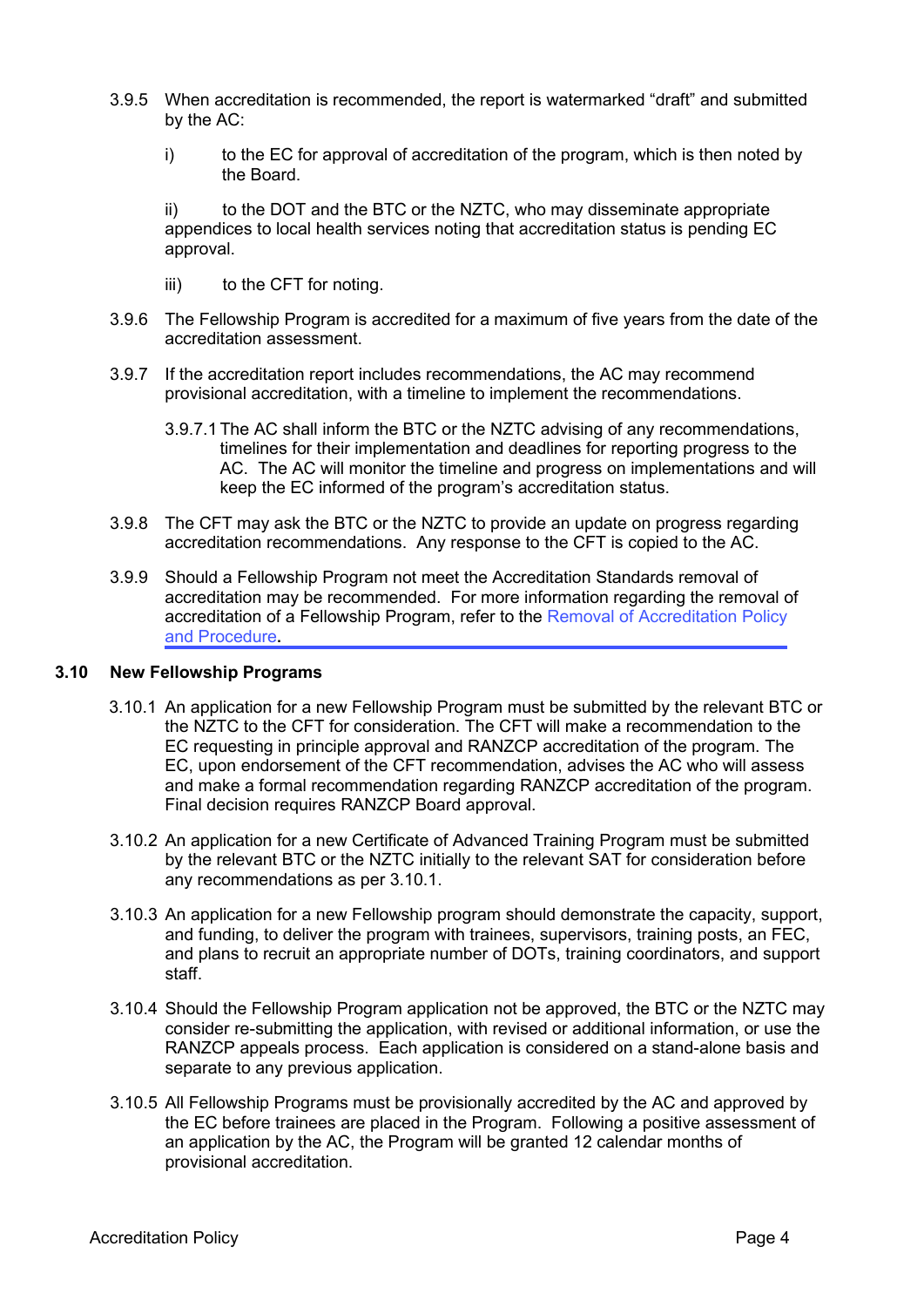- 3.10.6 An accreditation assessment of the Program is conducted within 12 months after approval of the application. The accreditation assessment must be conducted according to RANZCP Standard Operating Procedures for accreditation assessments.
- 3.10.7 The accreditation report is drafted and finalised upon conclusion of the accreditation assessment. Where recommendations are made, the new Fellowship Program's provisional accreditation continues until the recommendations are addressed and implemented to the satisfaction of the AC and approved by the EC.

## **4 ACCREDITATION OF TRAINING POSTS**

- 4.1 BTCs and the NZTC are responsible for the accreditation of training posts including advanced training posts.
- 4.2 Training posts require accreditation review no later than every five years.
- 4.3 To accredit a new training post, health services must apply to the local BTC or the NZTC.
	- 4.3.1 The accreditation of a training post after it has lost its accreditation may require a new application for accreditation from the health service and, in some cases, an accreditation location visit or assessment by the BTC or the NZTC. For more information, refer to the [Removal of Accreditation](https://www.ranzcp.org/files/about_us/accreditation/removal-of-accreditation-policy.aspx) Policy and Procedure
- 4.4 A trainee cannot occupy a training post until it has been accredited by the BTC or the NZTC.
	- 4.4.1 The accreditation of a training post cannot be backdated.
- 4.5 A trainee may occupy a training post if the post has been granted provisional accreditation by the BTC or the NZTC.
	- 4.5.1 The BTC and the NZTC are responsible for the appointment of training post accreditation panels which must be composed of at least one Fellow or Affiliate member of the BTC or NZTC members (or delegate) and must include a trainee representative.
	- 4.5.2 A training post accreditation report is finalised upon conclusion of the accreditation assessment as is provided to the BTC or the NZTC. The report may include recommendations to be met by the health service before full or provisional accreditation is awarded, or for the retention of accreditation.
	- 4.5.3 If the training post meets the Training Post Accreditation Standards, with no recommendations, it is accredited from the date of the accreditation assessment.
	- 4.5.4 If the training post partially meets the Training Program Accreditation Standards, with recommendations, it may be provisionally accredited.
		- 4.5.4.1 Conditions or recommendations may be imposed by the panel with a timeline to be addressed. Trainees may be placed in a provisionally accredited post, with the approval of the BTC or the NZTC.
	- 4.5.5 Progress towards addressing recommendations or conditions are monitored via ongoing liaison with the health service by the BTC or the NZTC.
	- 4.5.6 If the timelines for the recommendations are not met, but the BTC or the NZTC determine that satisfactory progress has been demonstrated, then provisional accreditation may continue pending approval by the BTC or the NZTC.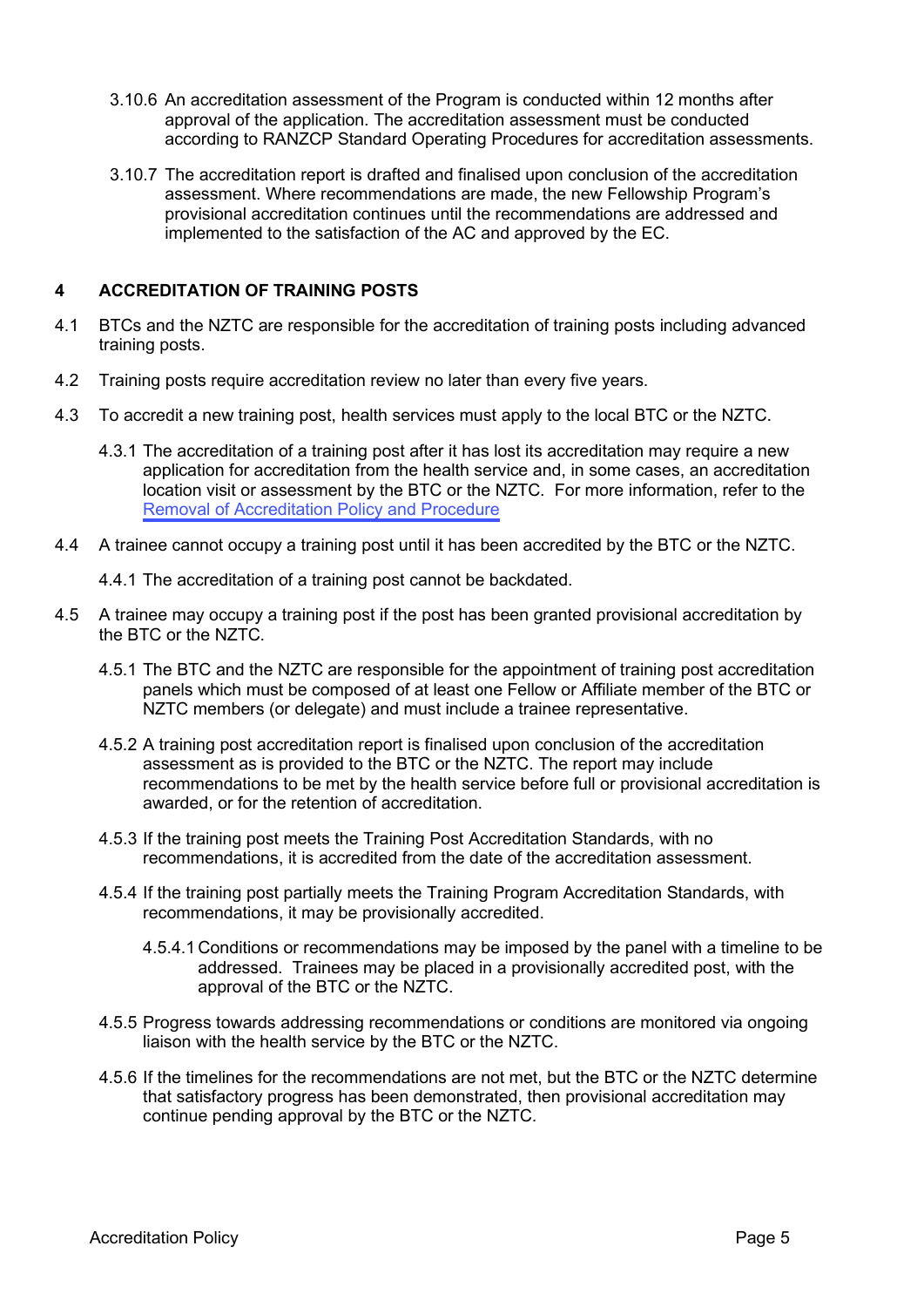4.5.7 Should a training post not meet the Training Program Accreditation Standards, removal of accreditation may be recommended by the BTC or the NZTC. For [more information, refer](https://www.ranzcp.org/pre-fellowship/training-program-accreditation)  to the [Removal of Accreditation Policy](https://www.ranzcp.org/files/about_us/accreditation/removal-of-accreditation-policy.aspx) and Procedure**.**

## **5 FORMAL EDUCATION COURSES**

- 5.1 FECs are accredited for a maximum of five years against the RANZCP FEC Accreditation Standards. Accreditation includes:
	- I. The collection and provision of evidence by the FEC provider, before the accreditation assessment, demonstrating compliance with the FEC Accreditation Standards, in preparation for the accreditation panel's assessment.
	- II. A review by the accreditation panel of feedback from the FEC provider and trainees participating in that FEC.
	- III. After the accreditation assessment, the preparation of the accreditation panel's report on the FEC's compliance with the FEC Accreditation Standards, which may include recommendations where the Standards have been partially met, or not met.
- 5.2 For current FECs, the AC informs the FEC one year in advance of the scheduled accreditation assessment.
- 5.3 Providers proposing new FECs, or substantial change[2](#page-5-0) to an existing FEC, must submit to the AC their proposal with course details and evidence to demonstrate how the proposal meets the RANZCP Fellowship syllabus, and FEC Accreditation Standards.
	- 5.3.1 The AC reviews the content and conduct of the FEC against the Fellowship Program syllabus and the [FEC Accreditation Standards.](https://ranzcp.org/Files/Resources/Assessor-Supervisor/ACCREDITATION-OF-TRAINING-PROGRAMS-V2.aspx)
	- 5.3.2 An initial assessment of the FEC, using the information submitted by the FEC provider and participating trainees, is conducted by two members of the AC who will constitute the panel, who will form a recommendation to the AC.
	- 5.3.3 The initial assessment by the AC may be followed by a visit to the FEC provider, or review of the FEC delivery by member of the AC attending lectures or tutorials, or requests to the FEC provider for further information to clarify any concerns or queries raised by the AC.
- 5.4 The AC can initiate an extraordinary accreditation assessment at any time, in consultation with the CFT, should there be any issues that require immediate attention or any circumstances that affect the safety and welfare of the trainees.
- 5.5 The accreditation panel consists of a Lead member, a Second member, a trainee member, and an RANZCP staff member. An observer may be permitted by the AC, if appropriate.
- 5.6 The accreditation panel is appointed by the AC chosen from amongst Fellows and Associates (trainees) of the RANZCP who have no conflict of interest.
- 5.7 The accreditation report is drafted by the RANZCP staff member of the panel and approved in the first instance by the accreditation panel.

<span id="page-5-0"></span><sup>2</sup> When an FEC is accredited, any substantial change must be approved prospectively by the Accreditation Committee. An example of a substantial change would be a complete change of delivery format from live to online. A change of facilitator personnel, or a reformat of content (provided it remains within the syllabus), would not constitute a substantial change. Clarification can be sought from the RANZCP, i.e. the BTC/NZCT, Director of Training (DOT) or Accreditation team, and may require a new accreditation review.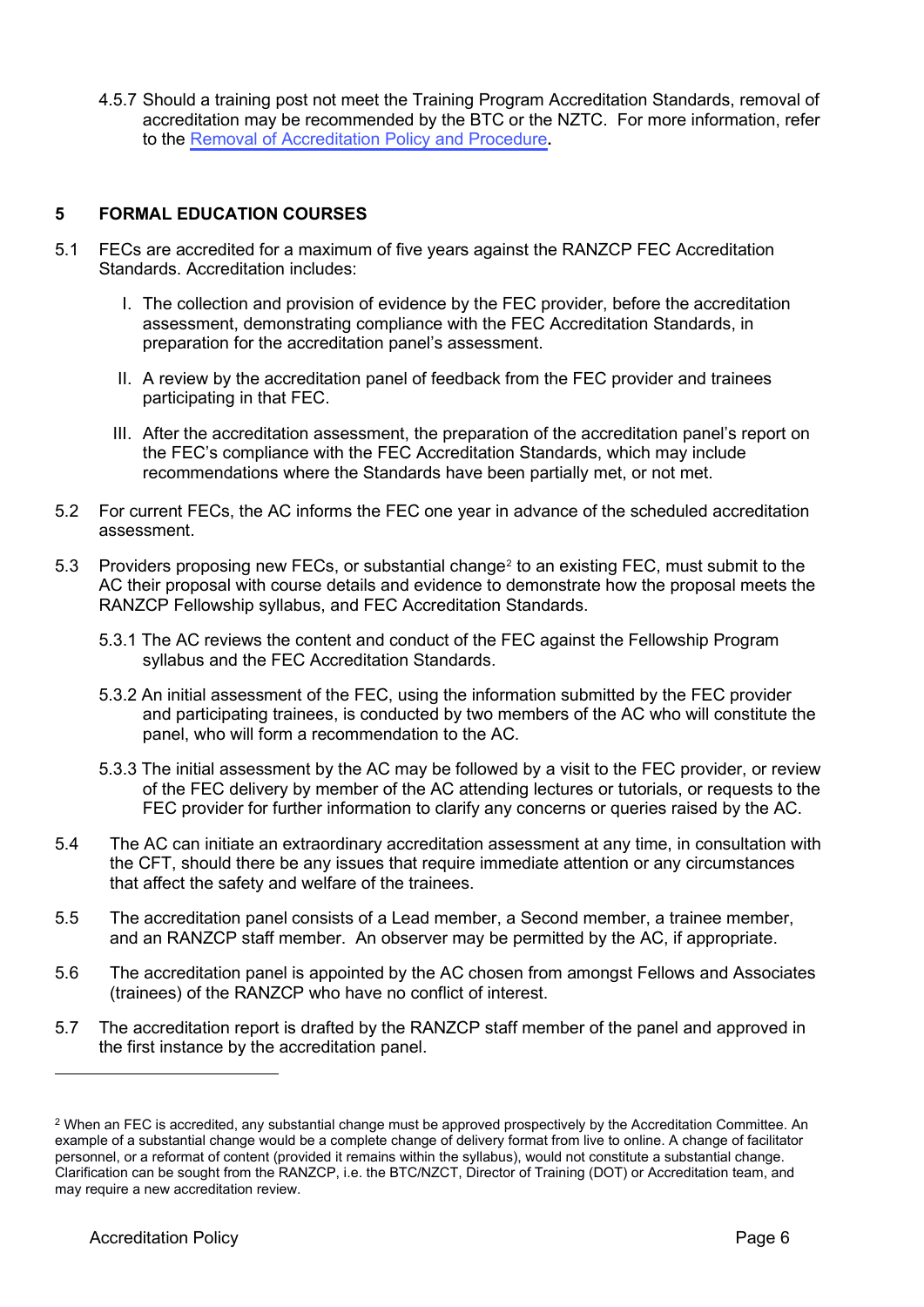- 5.7.1 The scope of the accreditation report is limited to assessing compliance with the FEC Accreditation Standards.
	- 5.7.1.1 Any issue identified, which is outside of the scope of the accreditation assessment, will be taken initially to the Executive Management Group (EM) to discuss and recommend appropriate actions.
- 5.7.2 The draft accreditation report is sent to the FEC provider for fact checking.
- 5.7.3 Following fact checking, the accreditation report is reviewed by the AC Chair, or delegate.
- 5.7.4 The accreditation report is submitted to the AC for consideration of the accreditation outcome and recommendations.
- 5.7.5 When accreditation is recommended, the report is watermarked "draft" and submitted by the AC:
	- i) to the EC for approval of accreditation of the FEC, which is then noted by the Board.
	- ii) to the FEC provider noting that accreditation status is pending EC approval.
	- iii) to the CFT for noting.
- 5.7.6 Should the FEC meet the FEC Accreditation Standards, the AC will recommend to the EC (and for noting by the Board) that the FEC is accredited for five years from the date of advice of accreditation approval. FECs are provisionally accredited for the time between the time of the review and the advice of accreditation outcome.
- 5.7.7 If the accreditation report includes recommendations, the AC may recommend to the EC provisional accreditation, with a timeline to implement the recommendations.
	- 5.7.7.1 The AC shall inform the FEC provider, advising of any recommendations, timelines for their implementation and deadlines for reporting progress to the AC. The AC will monitor the timeline and progress on implementations and will keep the EC informed of the FEC's accreditation status.
	- 5.7.7.2 If FEC response to recommendations demonstrates to the AC evidence of satisfactory progress towards implementing recommendations, a revised timeline may be given to the FEC provider to fulfil the recommendations.
	- 5.7.7.3 If the FEC response to recommendations is not accepted by the AC, the AC informs the CFT and the EC. If it is a new FEC, the process ends pending appeal. For an existing FEC, the issue is escalated to the EC for review.
	- 5.7.7.4Should the FEC not respond to the accreditation report's recommendations a recommendation for removal of FEC accreditation is made to the EC for endorsement by the Board. For more information regarding removal of FEC accreditation, refer to the [Removal of Accreditation Policy](https://www.ranzcp.org/files/about_us/accreditation/removal-of-accreditation-policy.aspx) and [Procedure](https://www.ranzcp.org/pre-fellowship/training-program-accreditation).
- 5.7.8 The CFT may ask the FEC provider to provide an update on progress regarding accreditation recommendations. Any response to the CFT is copied to the AC.
- 5.7.9 Should an FEC not meet the Accreditation Standards removal of accreditation may be recommended. For more information regarding the removal of accreditation of an FEC, refer [to the](https://www.ranzcp.org/pre-fellowship/training-program-accreditation) [Removal of Accreditation Policy](https://www.ranzcp.org/files/about_us/accreditation/removal-of-accreditation-policy.aspx) and Proc[edure](https://www.ranzcp.org/pre-fellowship/training-program-accreditation)**.**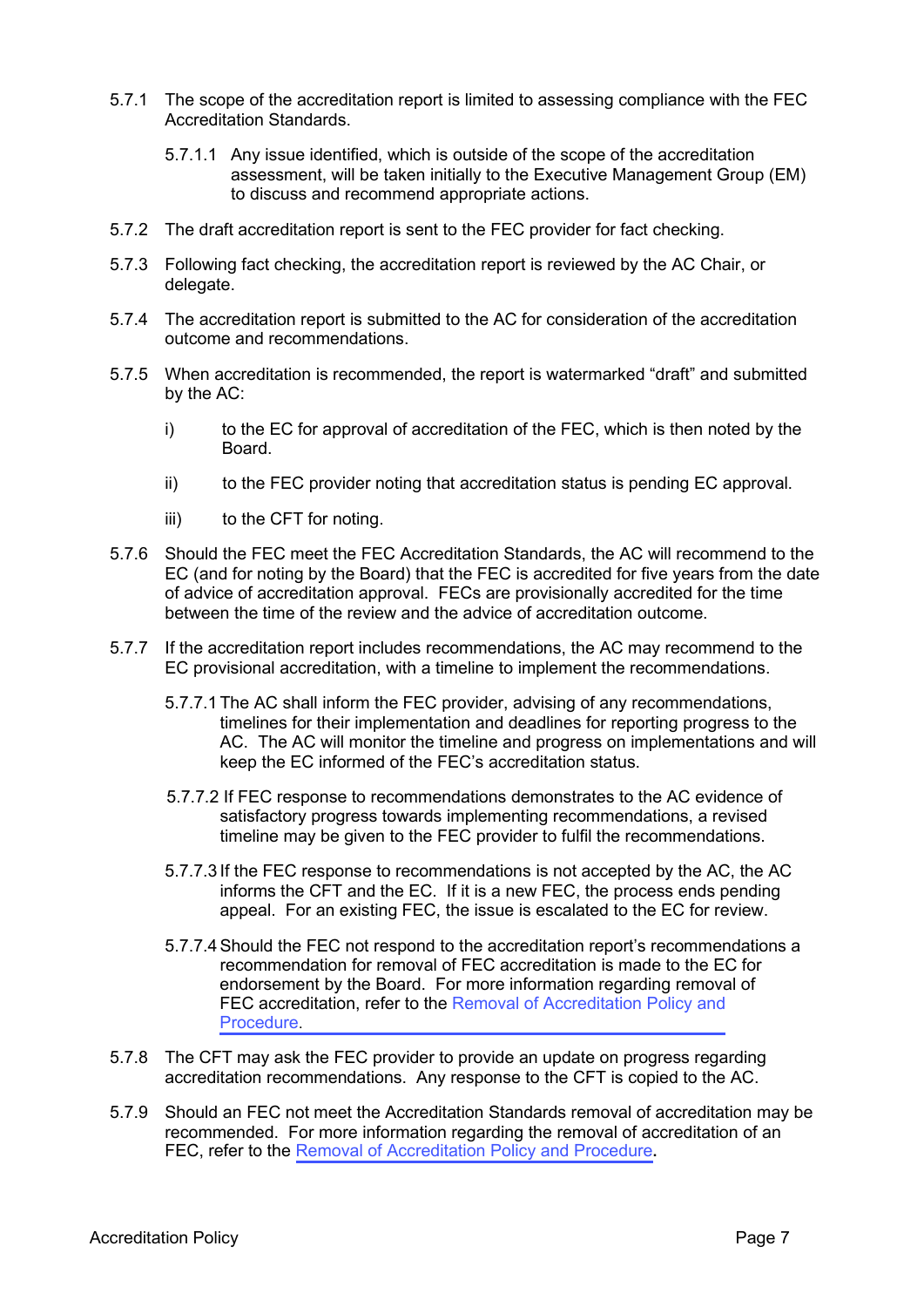## **6 RECRUITMENT AND SELECTION OF ACCREDITATION PANEL MEMBERS**

- 6.1 Recruitment of accreditation panel members will be through a periodic call for expressions of interest from amongst the membership of the RANZCP.
- 6.2 The AC will appoint members of accreditation panels based on their eligibility, expressions of interest, and confirmation of good standing in the RANZCP.
- 6.3 Criteria for the selection of Fellows will be:
	- **•** current active Fellowship of the RANZCP
	- **•** no perceived or potential or real conflict of interest
	- **•** current specialist medical registration and professional indemnity
	- **•** participation in the Continuing Professional Development Program
	- **•** demonstrated experience in Psychiatry practice
	- **•** experience as a DOT, a Director of Advanced Training, a service director, an accredited RANZCP supervisor, or previous experience in two accreditation assessments as a trainee member of an accreditation panel.
- 6.4 Criteria for selection of affiliates will be:
	- **•** current active affiliate membership of the RANZCP
	- **•** no current activity on a training pathway
	- **•** no perceived or potential or real conflict of interest
	- **•** current specialist medical registration and professional indemnity
	- **•** participation in the Continuing Professional Development Program
	- **•** demonstrated experience in Psychiatry practice
	- **•** experience as at least one of the following:

a DOT,

a Director of Advanced Training,

a service director,

previous experience in two accreditation assessments as a trainee member of an accreditation panel.

AND

at least five years as an accredited RANZCP supervisor

## 6.5 Criteria for selection of trainees will be:

- **•** current active Associate Membership of the RANZCP
- **•** no perceived or potential or real conflict of interest
- **•** demonstrated excellence in Psychiatric training (via CV)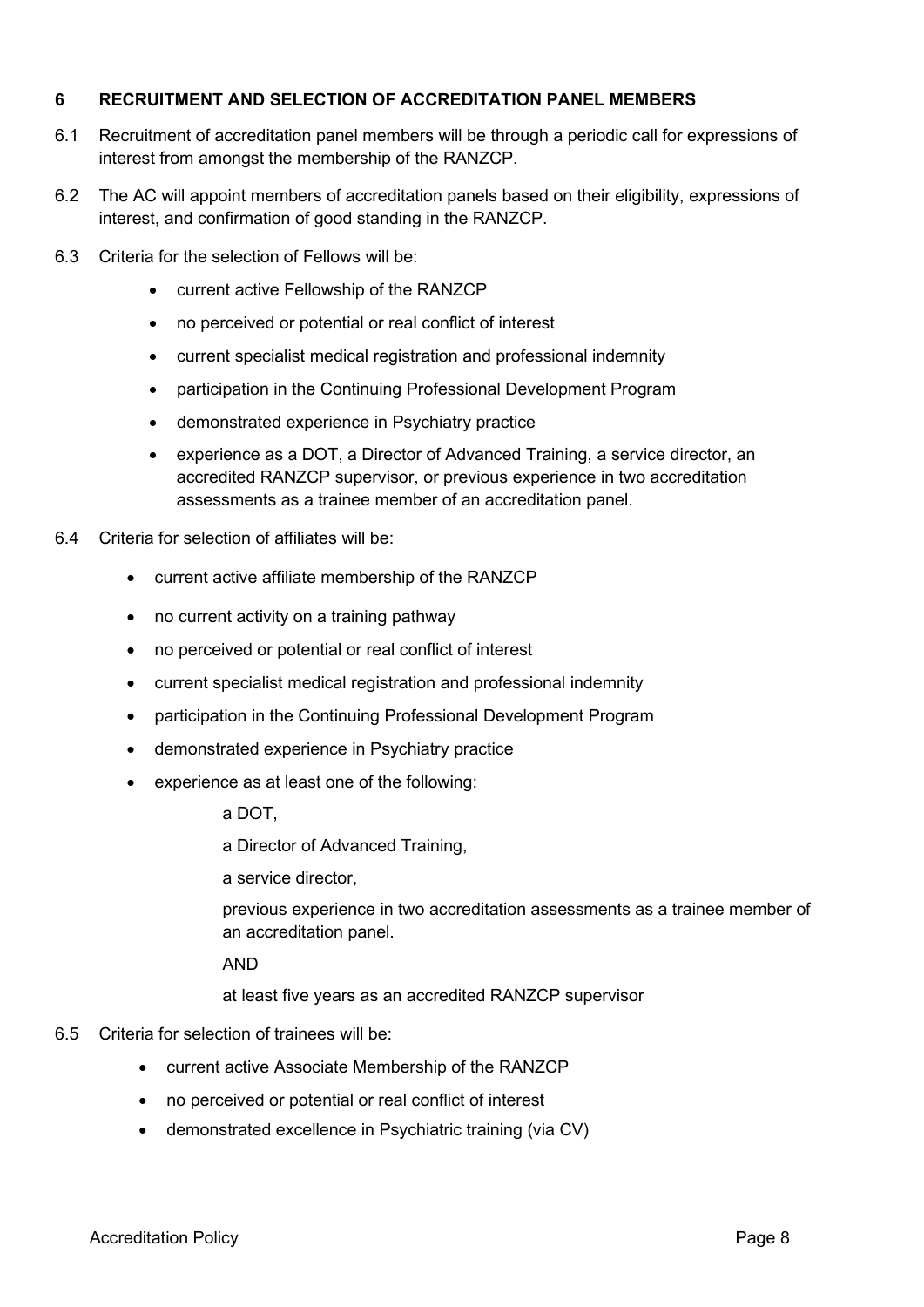**•** active participation in the Fellowship Program as verified by the RANZCP Training Department. Trainees who are 'not in training' are ineligible to apply to be an accreditation panel member.

# 7 **TRAINING AND ROLES OF THE ACCREDITATION PANEL**

- 7.1 Fellows and trainees selected as accreditation panel members shall undertake accreditation assessment training as directed by the AC. This may include induction by the AC and members of previous accreditation panels, completion of online training modules, and-on-the job training.
- 7.2 The primary model for accreditation training is an apprenticeship style.
- 7.3 The Lead Fellow will have completed a minimum of two assessments as a Second Fellow during the previous five calendar years.
- 7.4 Lead Fellows must maintain currency of experience in accreditation by participating in accreditation activities (a minimum of one assessment, either of a training post or training program) every two calendar years.
- 7.5 A Lead Fellow who does not maintain currency of experience will be required to become a Second Fellow and complete refresher training as requested by the AC.

# **8 ALLOCATION OF ACCREDITATION PANEL MEMBERS**

- 8.1 Accreditation panel members will not be allocated to an accreditation assessment in their own state, territory, or training zone.
- 8.2 The AC will endeavour to provide gender balance in the accreditation panel.
- 8.3 The accreditation panel will be appointed by the AC according to the specific circumstances of the assessment.

# **9 RESPONSIBILITIES OF THE ACCREDITATION PANEL**

- 9.1 Responsibilities of the accreditation panel are outlined in the relevant Position Descriptions for members, and include:
	- **•** participation in the assessment subject to completion of the required training,
	- **•** participation in pre- or post-assessment meetings deemed necessary by the Lead Fellow, or the AC for the conduct of the assessment, or completing the accreditation report,
	- **•** familiarity with accreditation pre-assessment documentation, and
	- **•** liaison with other accreditation panels including a review of accreditation documentation, identification of key areas of focus for a assessment, and development of recommendations.
- 9.2 Panel members must exhibit integrity, professionalism, objectivity, and impartiality, and must treat all information acquired during the assessment as confidential used only for the purposes of the assessment.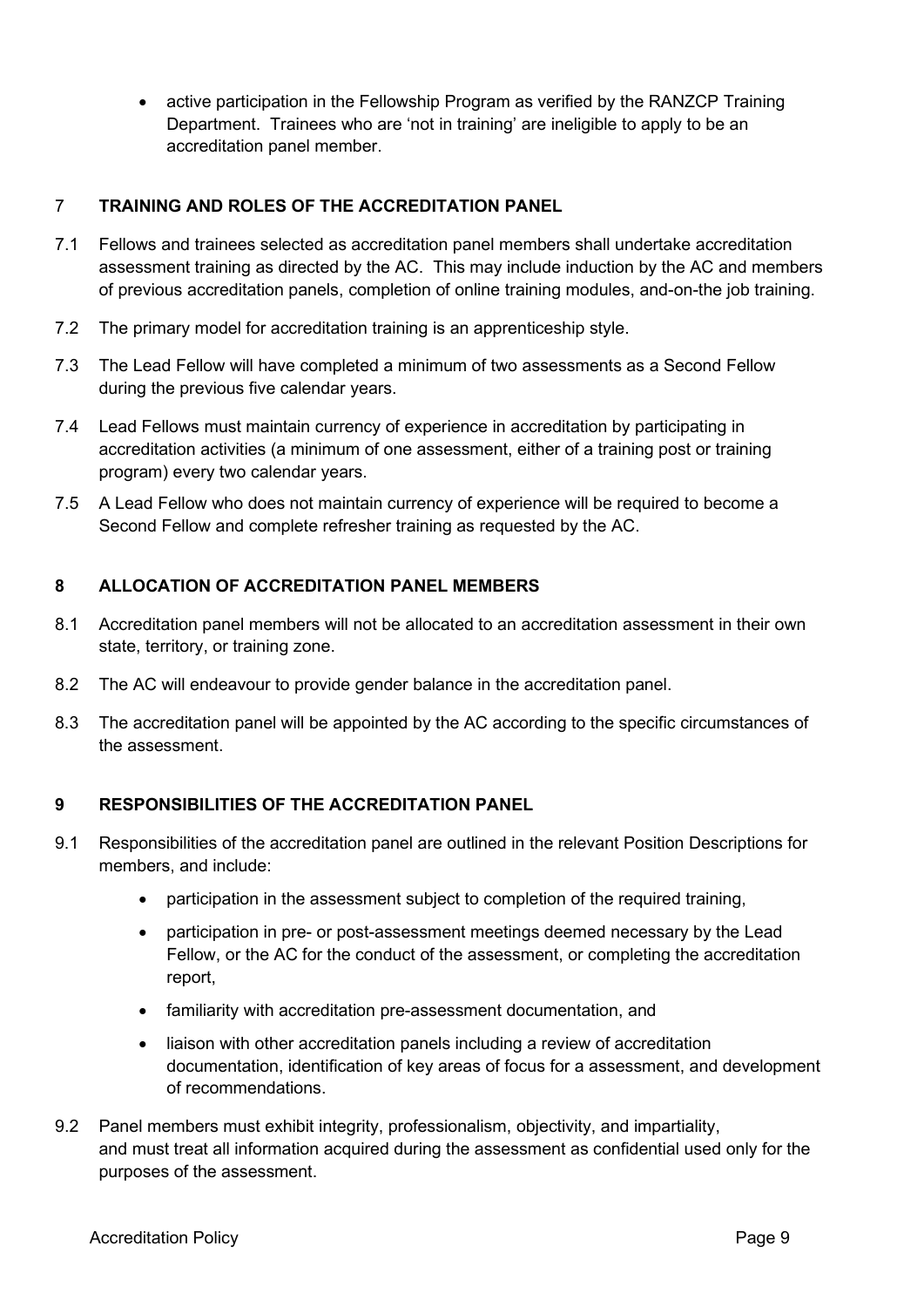The panel will treat discussions during the assessment with trainees, supervisors, and health service staff as confidential as per their signed Deed of Undertaking in Relation to Confidential Information and Conflict of Interest.

9.3 Panel members are to form one of the following ratings against each Accreditation Standard:

| Fully met:                | The requirements of the standard/criteria are demonstrated in all circumstances<br>and supported by comprehensive documentation and consistent verbal<br>evidence.                                                           |  |
|---------------------------|------------------------------------------------------------------------------------------------------------------------------------------------------------------------------------------------------------------------------|--|
| <b>Substantially met:</b> | The requirements of the standard/criteria are demonstrated in most<br>circumstances, supported by basic documentary evidence and correlated by<br>verbal discussions and evidence.                                           |  |
| <b>Partially met:</b>     | The requirements of the standard/criteria are demonstrated in some<br>circumstances with minimal documentation and/or verbal evidence.                                                                                       |  |
| Not met:                  | The requirements of the standard/criteria fail to meet the standard owing to the<br>lack of provision of documentary evidence or the failure to improve or address<br>the standard if previously identified in past reports. |  |

## **10 RECOGNITION OF SERVICE AS AN ACCREDITATION PANEL MEMBER**

- 10.1 Trainees will be provided with a letter of thanks to their health service for releasing them to participate in the accreditation assessment.
- 10.2 Service as an accreditation panel member may be used to meet the Section 3 Quality Improvement requirements of the RANZCP's Continuing Professional Development (CPD) program.
- 10.3 Fellows will be provided at the end of each year with a letter acknowledging their service as an accreditation panel member. This letter may be used as substantiation for the hours claimed for CPD.

# **11 MONITORING, EVALUATION AND REVIEW**

- 11.1 The AC shall implement, monitor, and review this Policy.
- 11.2 This Policy will be reviewed every three years and updated as required.

## **12 ASSOCIATED DOCUMENTS**

- a. RANZCP Regulations:
	- i. Regulations, policies and procedures
	- ii. Privacy Policy
	- iii. Code of Ethics
	- iv. Reconsideration and Appeals Policy
- b. RANZCP Accreditation Standards
	- i. Addiction Psychiatry
	- ii. Adult Psychiatry
	- iii. Child and Adolescent Psychiatry
	- iv. Consultation-Liaison Psychiatry
	- v. Forensic Psychiatry